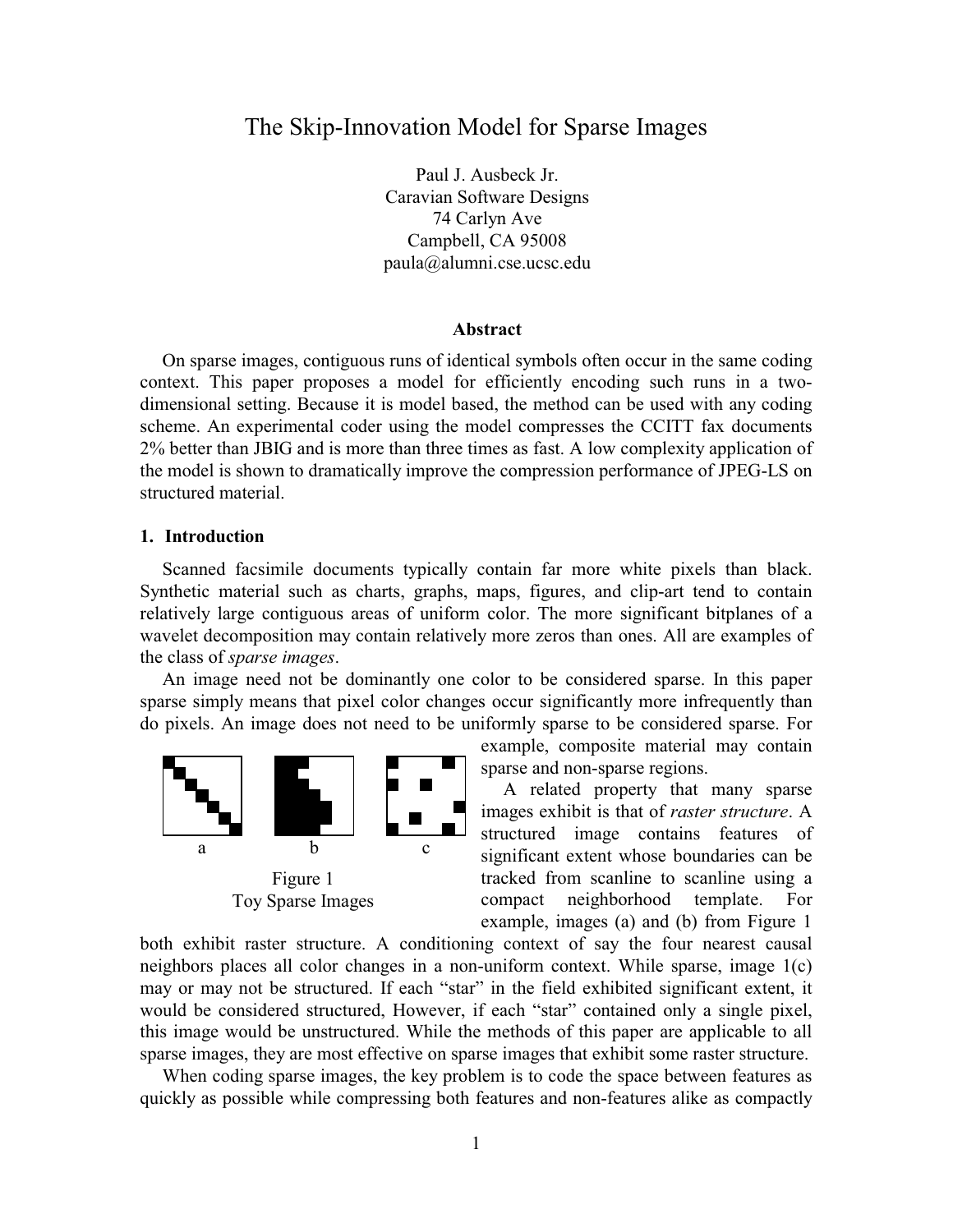as possible. The first contribution of this paper is a model for switching back and forth between two-dimensional coding for features and one-dimensional coding for nonfeatures. This model naturally leads to an adaptive run length code that is inherently embedded in a two-dimensional setting. Because of this embedding, arithmetic coding and context models can be applied to each run-length code bit to further reduce the descriptive length of non-features.

The structure of the paper is as follows. First, the applicable prior art is examined. Next the skip-innovation model is introduced. Skip-innovation codes for use with this model are then presented. A context model for compressing such codes is then described. Experimental results are given followed by conclusions.

### **2. Review of Sparse Image Coding Techniques**

One dimensional run-length coding was first applied to sparse-images in 1959[1]. Two-dimensional extensions to this basic technique led to the CCITT Group 4 Fax standard[2]. These early constructions were not adaptive and were tuned for images of a specific size.

A major advance came with the application of multiple context adaptive arithmetic coding to compression of black and white images[3]. Very early, it was recognized that more attention should be paid to accelerating the coding path of the most probable symbol (mps) even at the expense of the least probably symbol (lps). The most important developments along this line have been the skew-coder[3], the Q-coder[4], and most recently the Z-coder[5]. However, even with fastest possible mps path, arithmetic coding remains an inherently serial task. This is especially an issue for software implementations.

Accordingly, significant attention has been focused on so called "low complexity" approaches. One of the tenants of the low complexity approach has been the use of Golomb codes[6] to represent contiguous runs in the same context. This basic idea has been refined by techniques for adaptively changing the Golomb parameter, *m*, within a single run. The *block*-MELCODE of the proposed JPEG-LS standard[7] is the best known example of this technique.

As long as the average run length within the same context is long enough, the compression efficiency of Golomb codes and arithmetic codes is indistinguishable. However, once a Golomb run mode has been entered, it is difficult to take advantage of any changes in the coding context during a run. Runs are continued until the next lps occurrence which typically occurs in a different coding context. This results in context mixing and loss of compression efficiency.

Because adaptive Golomb codes cannot match the compression performance of arithmetic codes, recent work has focused on an accelerated arithmetic coding mode for contiguous symbol runs in the same context. This technique was first proposed in the context of the QM coder[8]. More recently a similar technique for accelerating the skewcoder has been suggested[9].

The basic idea is to scan ahead to obtain the length of contiguous runs of uniform context. Groups of mps's are then coded within the extended uniform context. The length of each group is the number of occurrences necessary to force an mps renormalization or the residual if it is less than that necessary to force the next renormalization. Obtaining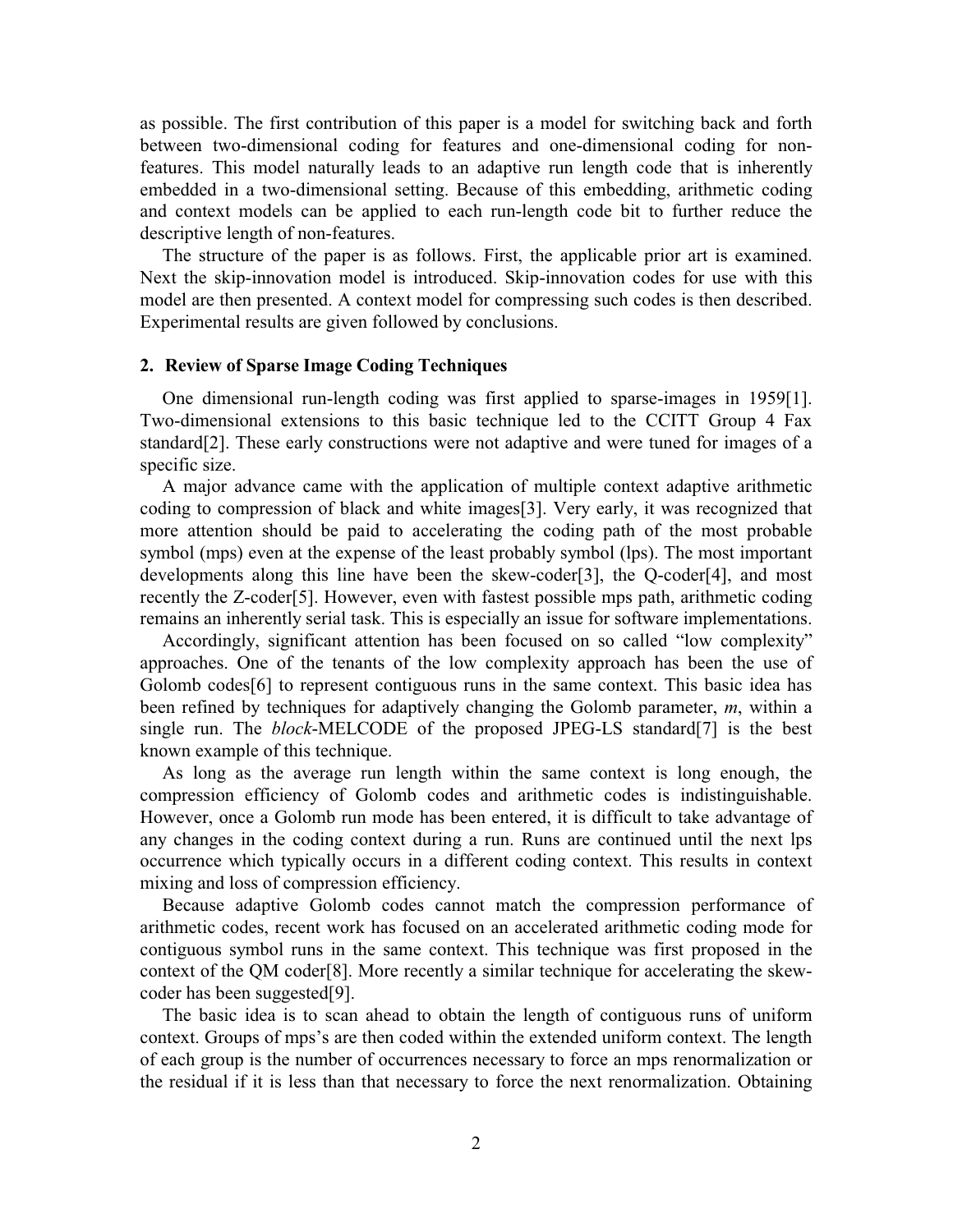the length of each group, especially the initial and residual groups, requires a division in the Q-coder. In the skew-coder this can be done with shifting and masking.

# **3. The Skip-Innovation Model**

The first model for accelerated coding of sparse images was proposed in the context of palette images[10]. There it was recognized that whereas acquisition of image features largely takes place in uniform contexts, coding of previously acquired features largely takes place in non-uniform contexts.

To take advantage of this characteristic, a  $\blacksquare \blacksquare \square \square \square \square \square \square \square \square \square \square \blacksquare$ new decision is introduced into the coding  $\Box \blacksquare \blacksquare \Box \Box \Box \Box \Box \Box \Box \Box \Box \blacksquare$ model. When a uniform context is encountered, its length is determined and a decision is coded as to whether or not it can be skipped entirely. Runs that cannot be skipped are coded in the normal unary fashion. For



example the two black features on Figure 2 are separated by a run of seven uniformly white coding contexts. Using the skip model this run is coded as a single affirmative skip decision.



Skip failures are the result of new features needing introduction to the model. The position of these new features, or *innovations*, is the information that must be conveyed by the coder. The example of Figure 3 shows an innovative central feature located four pixels into a contiguous context of length seven.

This paper advances on the skip plus unary model by proposing binary coding for innovations. The combined codes, called skip innovation codes, are described next.

# **4. Skip-Innovation Codes**

Skip innovation codes are related to Golomb codes. The skip decision, *S*, can be viewed as the magnitude or unary portion of the code, the innovation, *I*, as the binary portion. The length of the unary portion of the code is always one. The basic length of the binary portion is the ceiling of the base two logarithm of *S*. As with Golomb Codes, the basic length of *I* can be significantly reduced if *S* is not a power of two. The procedure used for constructing skip-innovation codes is as follows:

- Count the number, *S*, of uniform contexts that occur before the next occurrence of a non-uniform context.
- Counting no more than *S*, count the number of pixels, *I*, to be coded whose value is identical to that populating the coding context.
- If  $I = S$ , encode a one, otherwise encode a zero and:
- Determine  $D = \log_2(S)$  w, the number of binary digits required for a maximal *I*.
- Form a *D* digit binary representation of *I*.
- For each digit of the binary representation of *I* starting from the most significant: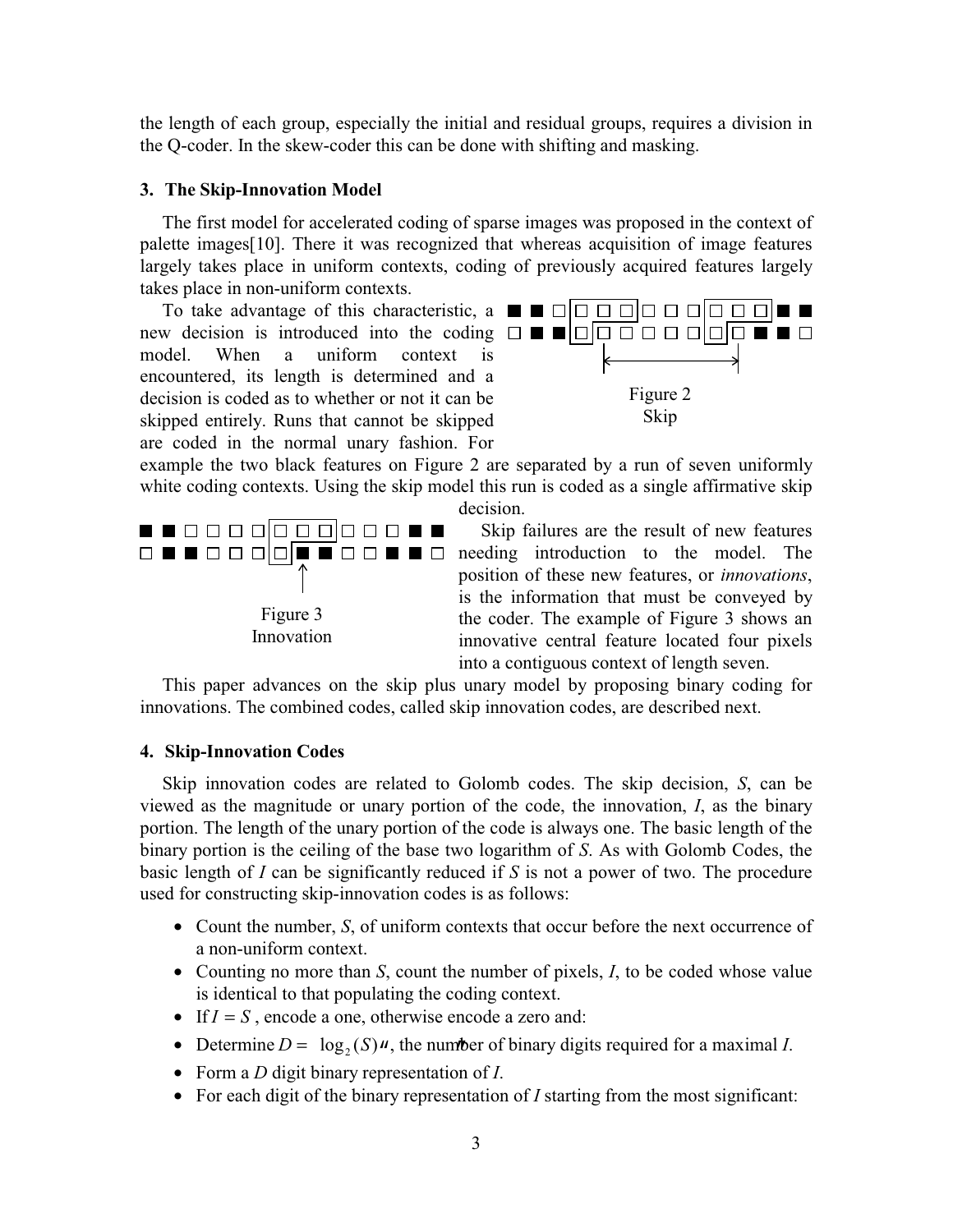- Determine the minimum value T that would be encoded if that digit took on a value of one and previous digits took on their previously encoded values.
- If  $T < S$  encode the digit.

The codes generated by the aforementioned procedure for values of *S* and *I* up to seven are shown in Table 1.

|                  | $S=1$          | $S=2$ | $S = 3$ | $S = 4$ | $S = 5$ | $S=6$ | $S=7$ |
|------------------|----------------|-------|---------|---------|---------|-------|-------|
| $\boldsymbol{0}$ | $\overline{0}$ | 00    | 000     | 000     | 0000    | 0000  | 0000  |
|                  |                | 01    | 001     | 001     | 0001    | 0001  | 0001  |
| $\overline{2}$   |                |       | 01      | 010     | 0010    | 0010  | 0010  |
| $\overline{3}$   |                |       |         | 011     | 0011    | 0011  | 0011  |
| $\overline{4}$   |                |       |         |         | 01      | 010   | 0100  |
| 5                |                |       |         |         |         | 011   | 0101  |
| 6                |                |       |         |         |         |       | 011   |
| $\tau$           |                |       |         |         |         |       |       |

Table 1 Skip-Innovation Codes for  $S = 1-7$ 

For *m* not equal to a power of two, Golomb assigned the shorter binary sequences to shorter run lengths. Perhaps somewhat counterintuitively, the shorter skip-interval codes are assigned to longer runs. The first reason for this is obvious. The most frequent value for *I* is *S*, representing the lack of innovation. The second reason is more subtle.

Certain irregular or low slope features may be untrackable by a reasonably sized context  $\blacksquare \blacksquare \square \square \square \square \square \square \square \square \square \square \blacksquare$ model. The smaller the context model, the more likely a feature is to fall into this category of *pseudo-innovations*. For example, on Figure 4 the pixel labeled with a arrow is a pseudoinnovation. It is connected to a larger feature already known by the model but the model is



too small to make a local determination. In this case, *S* is six and *I* is five resulting in the *SI* code of 011, one bit shorter than the basic code length of  $D+1$ .

Note that the *SI* code generation mechanism is extremely simple and efficient. In fact, it was originally chosen just for these properties. Only after several failed attempts at improvement was it recognized that skewing the code distribution towards *S* was a natural way to take advantage of the increased likelihood of pseudo-innovations appearing near *S*.

# **5. Context Models**

Since skip-interval codes are part the image model, adaptive airthmetic coding can be used to further match them to the source material. A convenient context for coding *S* is *D*, previously calculated to determine the maximum possible number of binary code digits.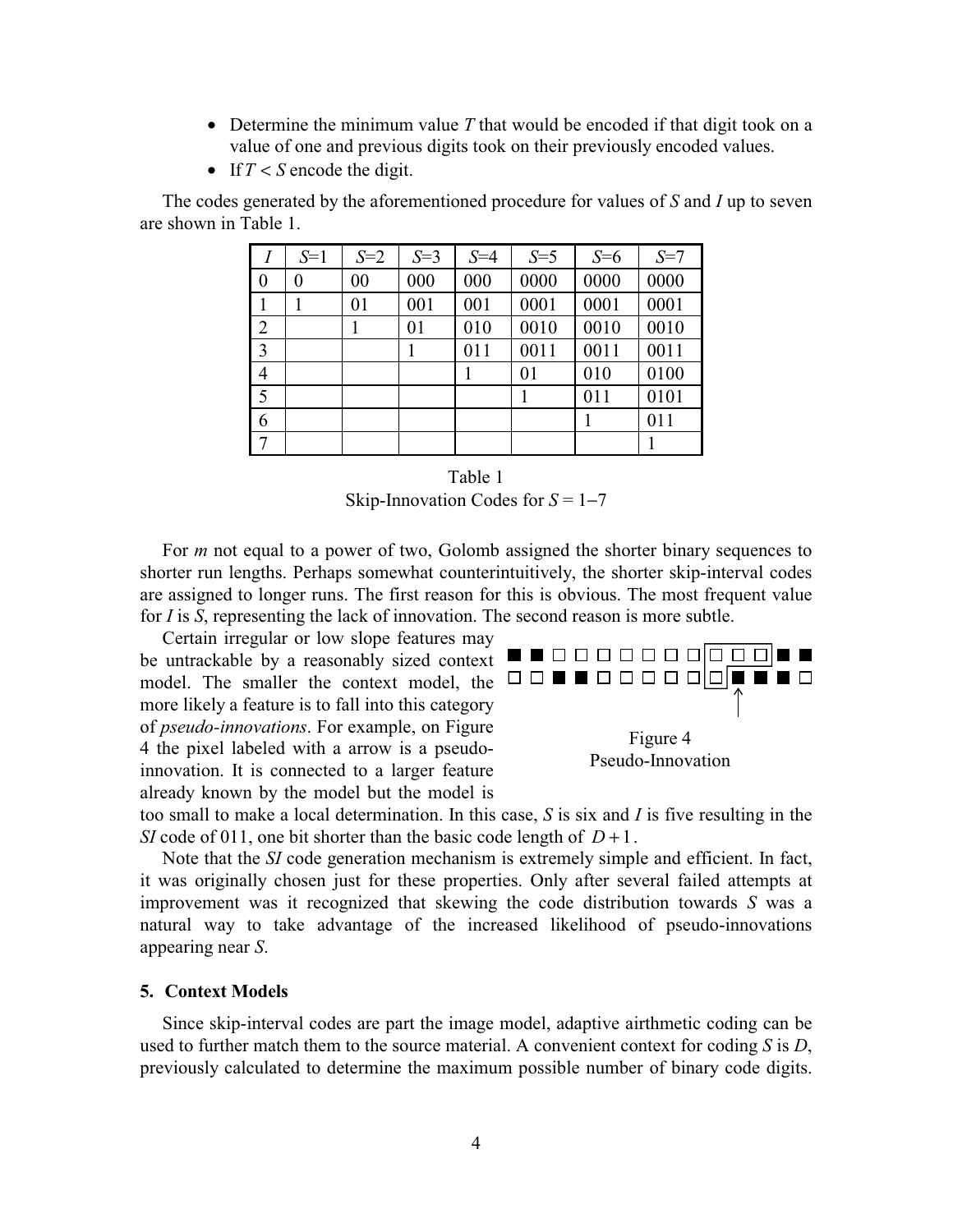To the extent that skips of various sizes are not uniformly distributed, using *D* as a context model for *S* can reduce the overall code string length.

Often, multiple innovations are located in a failed skip. Due to the structure of the *SI* codes, *I* will contain multiple leading zeros when the distance between innovations is substantially less than the skip length. The following context model can be used to capture this structure:

- Allocate one context for each bit of the maximum possible skip length.
- Designate one additional context the lumped context.
- Initialize a variable, ONE SEEN to zero.
- From the most significant bit position of *I* to the lowest:
	- Code the bit under its positional context if ONE SEEN is zero and under the lumped context otherwise.
	- If the coded bit is a one, set ONE SEEN to one.

On black and white documents, the average black run often differs substantially from the average white run. Therefore it is useful to double number of contexts used for coding the *SI* bits.

### **6. Mixing** *SI* **Codes and Unary Codes**

*SI* codes are designed for use as an alphabet extension mechanism in line oriented image codes. Such extensions allow a coder to switch between normal pixel at a time, or *unary*, coding and run length coding. The *SI* mechanism differs from conventional onedimension run length coding in that it is inherently embedded in a two-dimensional coding process. *SI* never codes information in more than one context and therefore does not lose any of the benefit of any two-dimensional model that may be in use.

The two-dimensional nature of *SI* creates one subtlety that may not be immediately apparent. A typical one-dimensional run length code, in addition to encoding a run of identical pixels, also imparts some information about the pixel immediately following a coded run. The additional information imparted is that the following pixel is different from the coded run of pixels. On a black/white image this additional information is enough to completely determine the following pixel's value.

The *SI* mechanism is slightly different in that it only imparts information about the following pixel when a skip failure has occurred. The pixel immediately after a successful skip may or may not be of the same color as the just skipped run. The follow procedure shows how a decoder intermixes *SI* and unary codes on a single scanline of a black/white image:

- For each pixel location on the scanline
	- If the current pixel's coding context is non-uniform
		- Decode the pixel in the conventional unary fashion.
		- Advance the current pixel pointer one location.
	- Otherwise
		- Decode a skip-innovation code
		- If  $I = S$ , skip forward *S* pixel locations filling skipped pixels with the current color.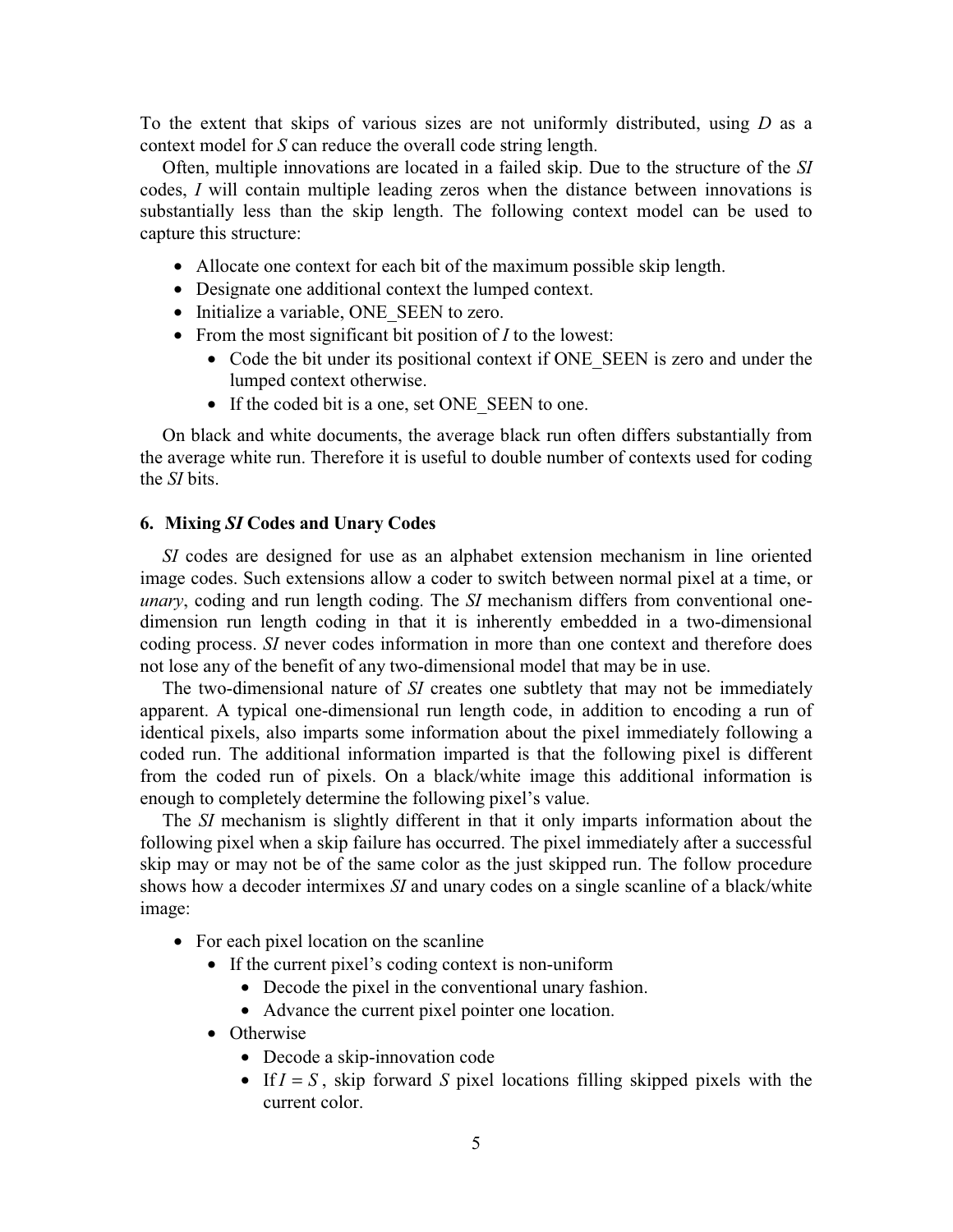- Otherwise:
	- Skip forward *I* locations filling skipped pixels with the current color.
	- Fill the current pixel using the information that it is different from the current color and advance the current pixel pointer one column.

# **7. Experiments**

#### **7.1 Behavior of Skip-Innovation Codes on Highly Structured Material**

A set of four synthetic CCITT-sized black and white images was devised to evaluate the performance of skip innovation coding on large, smooth features. The first of these images is uniformly white, the second is composed of several randomly oriented lines, the third, randomly oriented edges and the fourth, ellipsoidal edges.

Two versions of the depth one Piecewise-Constant codec[10] were then modified to use skip-innovation codes. The first of these uses a ten pel neighborhood context with arithmetic coding and is designed to closely match the default behavior of the JBIG codec. The second uses a four pel template without arithmetic coding and is designed to match the complexity of the JPEG-LS codec. In the following discussion they are designated SI and SI-jls respectively.

| Image        | SI.   | <b>JBIG</b> | <b>OM</b> | jpeg-ls | $SI-ils$ |
|--------------|-------|-------------|-----------|---------|----------|
| white        | 21    | 22          | 24        | 343     | 292      |
| lines        | 1,429 | 1,920       | 1,869     | 11,729  | 4376     |
| edges        | 1,348 | 1,687       | 1,646     | 10,714  | 3705     |
| circles      | 1,037 | 1,135       | 1,239     | 8,017   | 3064     |
| <b>Total</b> | 3,835 | 4,764       | 4,778     | 30,803  | 11437    |
| <b>Time</b>  | 0.7   | 4.1         | 6.0       | 2.3     | 0.5      |

Table 2 Highly Structured B/W Images

In Table 2, SI and SI-jls are compared against JBIG, JBIG without typical prediction (designated QM) and JPEG-LS. Each table column contains compressed file sizes (bytes) with compression times comprising the final row. The results show that SI is a much more robust acceleration mechanism than JBIG typical prediction. Typical prediction works well on the uniformly white image where all scanlines are identical but fails completely on the

randomly oriented features.

Perhaps somewhat surprising is that SI compresses  $\sim$ 20% better than JBIG. This is fairly impressive since all the savings must come from the two uniform contexts. JBIG places  $\sim$ 2,400 bytes in the uniform contexts, so SI compresses them  $\sim$ 38% better.

The adaptive golomb code used by JPEG-LS is not competitive on these structured images. The SI-jls results show what could be expected if skip interval codes were used as the alphabet extension mechanism JPEG-LS<sup>\*</sup>.

### **7.2 Adversarial Behavior of SI codes**

Innovation with no extent is the adversary to the skip-innovation model. So for the next experiment, CCITT-sized "star fields" of varying density were synthesized using a

<sup>\*</sup> To exactly match the SI-jls results, JPEG-LS would also have to to use slightly modified predictive codes that take advantage of the limited number of colors in the image. However, in this experiment the number of redundant predictive bits emitted by JPEG-LS is not very significant.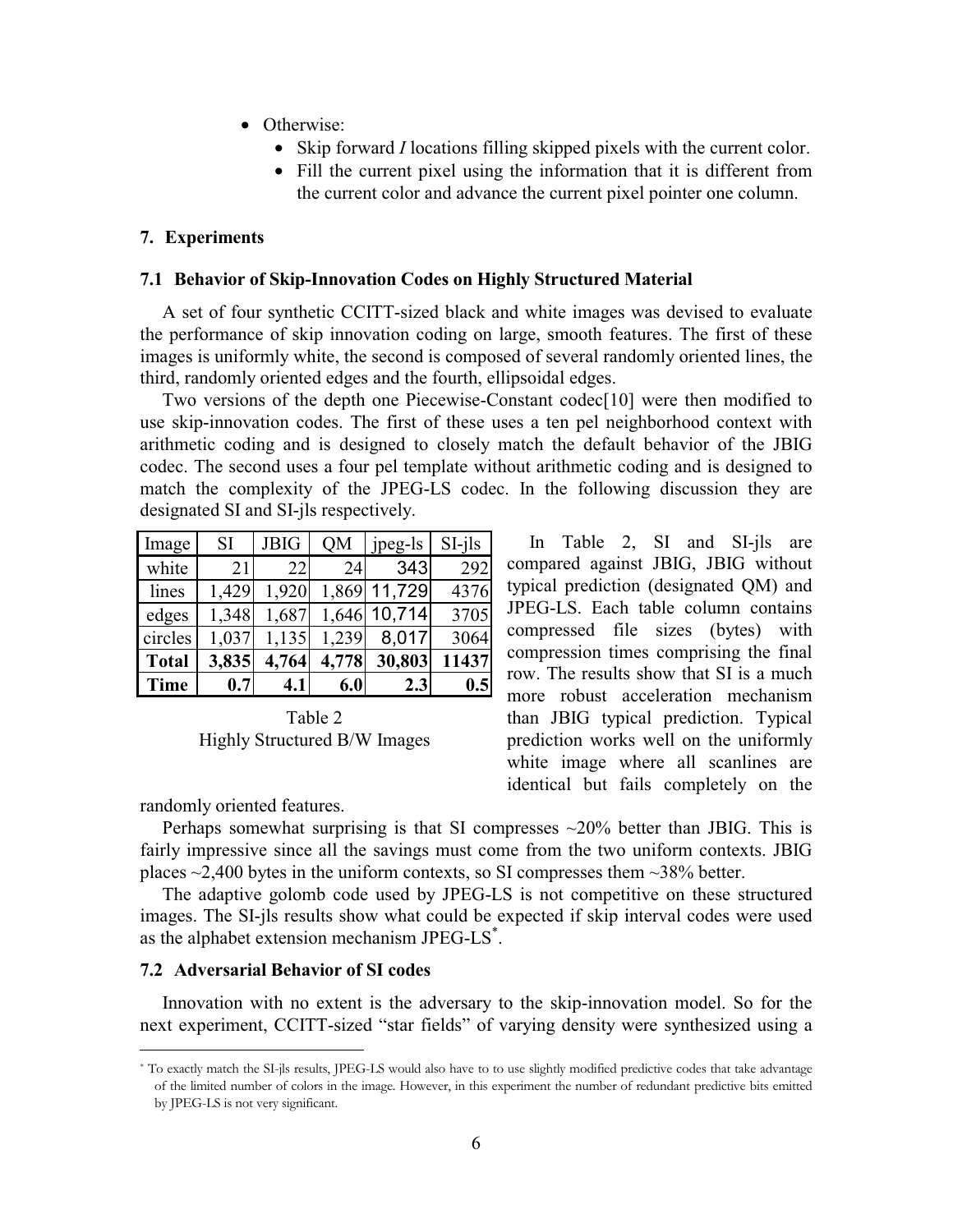noise plus quantization process. At the highest "star" density approximately half the image information resides in the uniform context of a ten pel neighborhood. The approximate number of "stars" in each field is shown in the first column of Table 3. Coding results for the five methods used in the previous experiment are shown in subsequent table columns.

The surprising result, at least to the author, is that the compression performance of SI is virtually indistinguishable from the QM coder. This indicates that SI can be used as a general purpose acceleration model. And since it is model based, SI can be used with any arithmetic coder. The down

| Features    | SI      | <b>JBIG</b> | <b>OM</b> | jpeg-ls | $SI-ils$ |
|-------------|---------|-------------|-----------|---------|----------|
| 368,953     | 229,862 | 231,923     | 231,910   | 318,778 | 343,842  |
| 91,613      | 82,881  | 82,136      | 82,136    | 104,570 | 127,619  |
| 21,068      | 25,079  | 24,767      | 24,760    | 30,049  | 36,554   |
| 8,987       | 12,202  | 11,935      | 11,944    | 14,429  | 17,087   |
| 1,695       | 2,854   | 3,092       | 2,898     | 3,389   | 3,755    |
| 107         | 260     | 348         | 260       | 547     | 518      |
| <b>Time</b> | 4.6     | 8.2         | 9.0       | 5.0     | 3.7      |

| Table 3     |
|-------------|
| Star Fields |

side is that the use of SI changes the coded bitstream, so unlike coder specific speedup mechanisms its use is not optional.

The compression performance of the non-arithmetic coding SI variant is approximately 20% worse than JPEG-LS. The difference is due to the inherent two dimensional nature of the SI mechanism. A one-dimensional model is actually better matched to this type of image. Once in run mode, JPEG-LS pays no attention to the surrounding context so its average run length can be longer. SI-jls makes more unary decisions which without arithmetic coding provide no compression. Fortunately, images composed of isolated single pixel features are relatively rare in practice.

### **7.3 CCITT Fax Documents**

Table 4 shows compression results for the CCITT Fax documents. Remarkably, SI compression is almost 2% better than JBIG. This despite the fact that the JBIG probability estimator is tuned for these images and despite the fact that only about 20% of the information in these images lies in uniform contexts.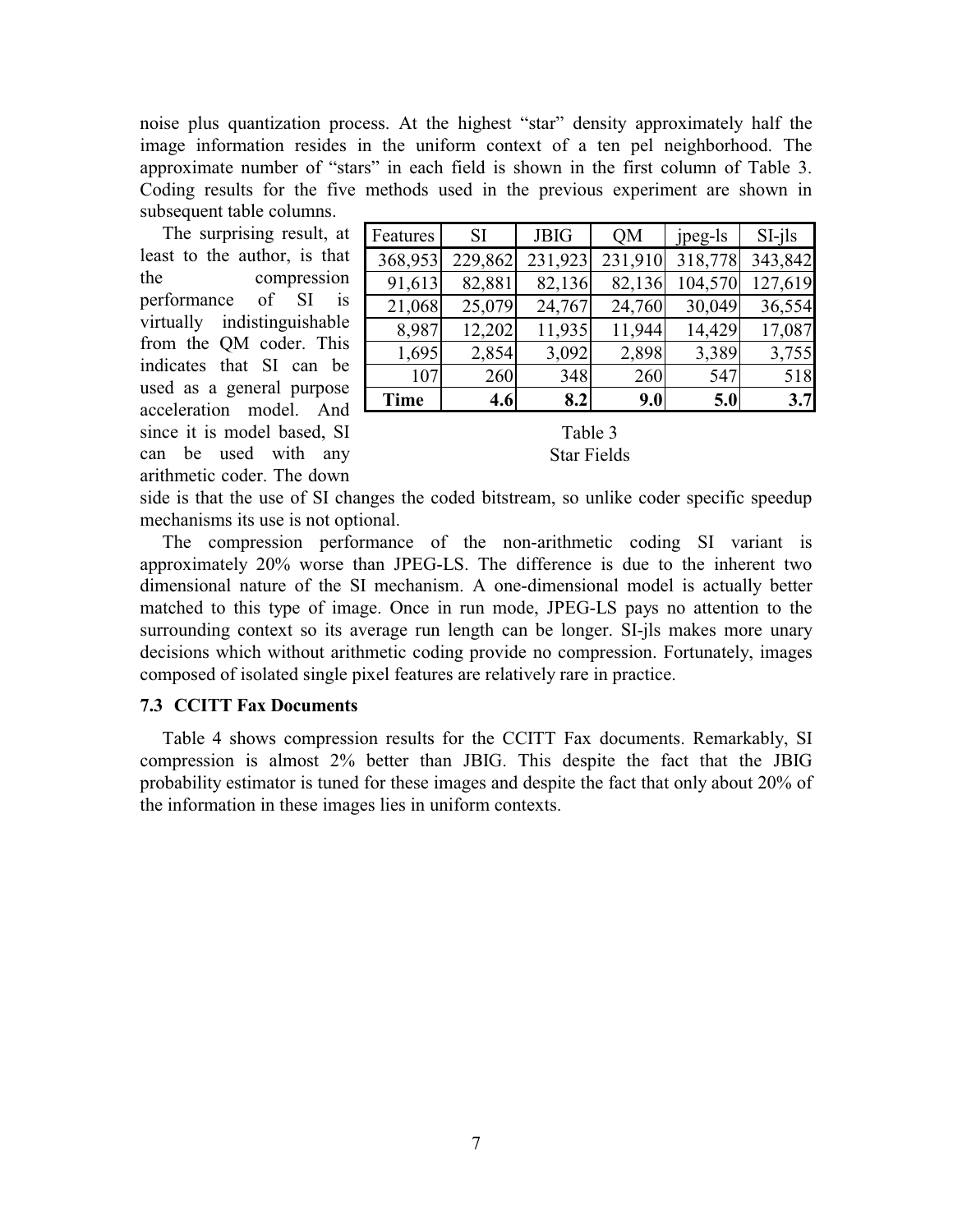The speed up achieved by SI over JBIG (with typical prediction) is  $\sim 3:1$ . To the author's knowledge this is the first published experimental data for any sparse image arithmetic coding acceleration mechanism. However, coder specific acceleration methods should be capable of similar results.

Some of the SI-jls improvement over JPEG-LS can be attributed to redundant JPEG-LS predictive bits.

| ccitt#         | <b>SI</b> | <b>JBIG</b> | jpeg-ls | $SI-ils$ |
|----------------|-----------|-------------|---------|----------|
|                | 12,675    | 12,884      | 35,840  | 21,829   |
| $\overline{2}$ | 7,726     | 8,008       | 30,439  | 13,221   |
| 3              | 19,494    | 20,052      | 71,211  | 40,110   |
| 4              | 48,461    | 49,039      | 126,450 | 84,595   |
| 5              | 22,647    | 23,272      | 73,769  | 42,589   |
| 6              | 11,493    | 11,764      | 51,664  | 24,983   |
| 7              | 51,085    | 52,306      | 133,423 | 77,349   |
| 8              | 12,932    | 13,288      | 55,053  | 25,152   |
| <b>Total</b>   | 186,513   | 190,613     | 577,849 | 329,828  |
| <b>Time</b>    | 3.3       | 9.5         | 7.3     | 2.5      |

Table 4 CCITT Fax Reference Documents

However, the SI-jls results do show that relatively simple changes would more closely match JPEG-LS to structured images. While not as good as Group 4 fax, the compression achieved by SI-jls is significantly better than that achievable by one dimensional methods.

# **7.4 PWC Palette Image Corpus**

Table 5 shows results for compressing the Piecewise-Constant palette image corpus[11] with three different versions of the Piecewise-Constant Image Model. PWC uses edge maps to determine where color changes occur in palette images and can be accelerated with the skip innovation model.

Column PWC shows the performance of the original streaming version of PWC. Column PWC-S shows the performance of a second version that incorporated skips but used unary coding for innovations. PWC-SI is a recent version of the PWC coder that uses the complete skip-innovation model.

The compression gain shown in the table is to a significant extent due to other improvements. However the performance gain from left to right is largely attributable to sparse image acceleration.

| Image        | <b>PWC</b> | PWC-S   | PWC-SI  |
|--------------|------------|---------|---------|
| benjerry     | 2,418      | 2,473   | 2,399   |
| books        | 8,616      | 8,719   | 8,153   |
| ccitt01      | 12,881     | 12,685  | 12,683  |
| cmpndn       | 54,780     | 53,725  | 53,021  |
| cmpndu       | 40,917     | 40,354  | 39,556  |
| flax         | 107        | 171     | 142     |
| gate         | 15,784     | 15,671  | 15,282  |
| music        | 755        | 721     | 696     |
| netscape     | 10,786     | 10,839  | 10,533  |
| pattern      | 1,178      | 1,096   | 1,099   |
| sea dusk     | 646        | 696     | 678     |
| stone        | 4,268      | 3,982   | 3,637   |
| sunset       | 52,923     | 53,173  | 51,623  |
| winaw        | 11,459     | 11,700  | 10,853  |
| yahoo        | 4,443      | 4,461   | 4,350   |
| <b>Total</b> | 221,961    | 220,466 | 214,705 |
| <b>Time</b>  | 8.0        | 4.1     | 2.4     |

Table 5 Adding Sparse Image Models to Streaming PWC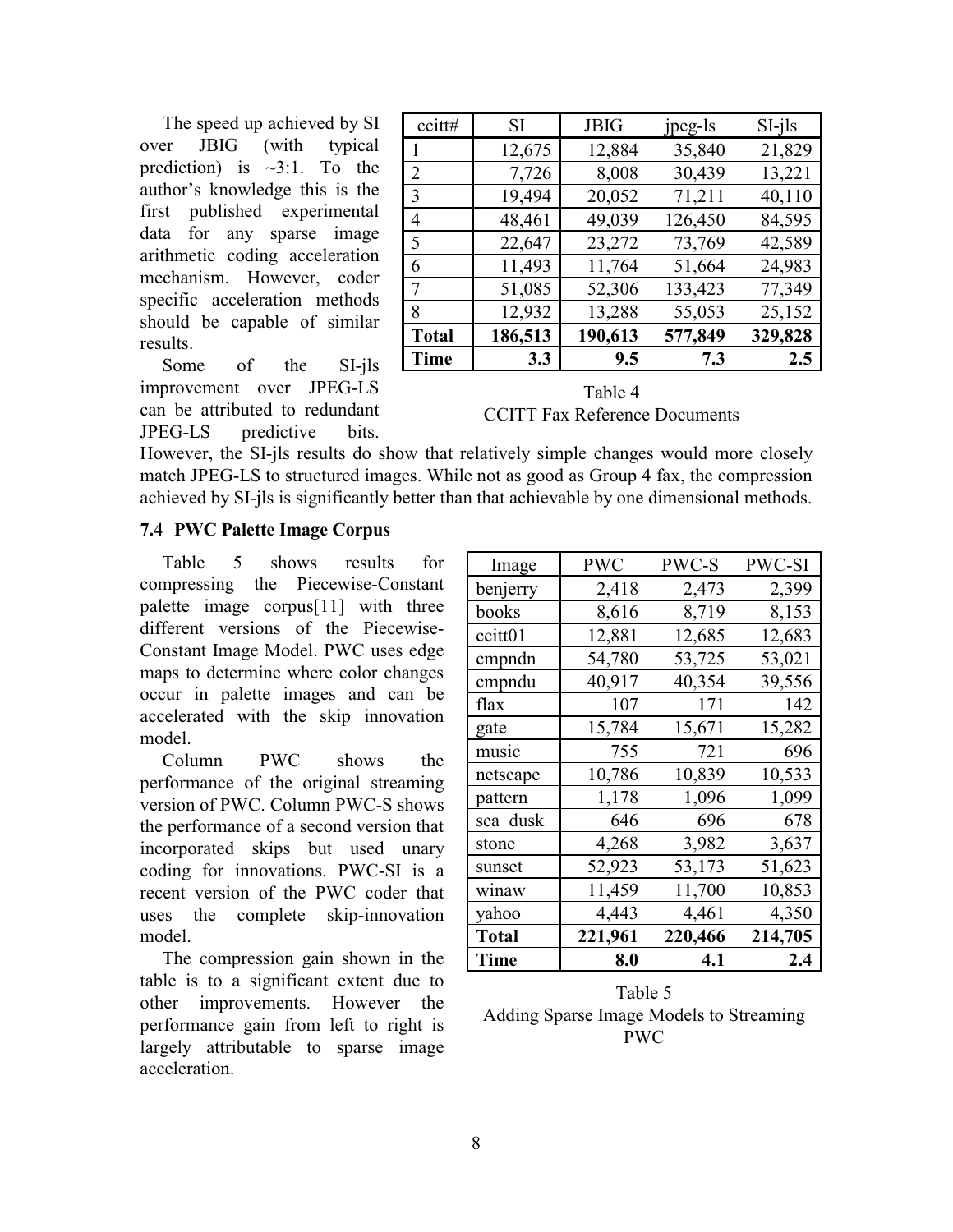| Metric        | <b>PNG</b> | <b>PWC</b> |
|---------------|------------|------------|
| Comp. Bytes   | 33,614     | 13,558     |
| Comp. Rate    | 29.2:1     | 72.4:1     |
| Encode (sec)  | 1.1        | 0.6        |
| Decode (sec)  | 0.6        | 0.6        |
| Enc/Dec (sec) | 17         | 12         |

**7.5 High Speed Compression/Decompression of Vector-based Material**

Table 6 Dynamic Content Examples

Because the skip-innovation coding model is symmetric it lends itself to compression of dynamically created content of the type commonly used on the Internet. Such content is often synthetic or composite and as such is often both sparse and highly structured. Examples of such material include charts, figures, maps, clip art, page backgrounds, and user-interface elements.

In Table 6 an example from each of these classes was compressed using PWC-SI and PNG,

its closest competitor in terms of compression rate and efficiency. PWC-SI's compression rate is about two and a half times better than that of PNG. Remarkably, PWC-SI matches PNG's extremely fast decode speed on encode as well.

# **7.6 Comparison of** *SI* **and JBIG2**

Finally, it is interesting to compare *SI* with the emerging JBIG2[12] standard. As the first row of Table 7 shows, the symbol coding techniques used in JBIG2 perform quite well on textual material such as that in the CCITT

|      | JBIG2   | JBIG2+L |         | $SI+I$  |
|------|---------|---------|---------|---------|
| Size | 148,376 | 103,322 | 186,513 | 167,122 |
| Time | 40/13.9 | 62/12.7 | 3.3/3.3 | 25/3.3  |

Table 7 JBIG2 on the CCITT Fax Documents

Fax images. The first column of the table shows JBIG2's lossless compression of all eight images. With the addition of loss in column two, symbol coding becomes even more successful resulting in significantly better compression. Column three of the table restates *SI*'s compression and column four shows *SI*'s compression of JBIG2's lossy image. The second row of the table shows encode/decode times. This particular JBIG2 implementation[13] is very slow compared with *SI*. It is possible that *SI* or a similar mechanism could be used to significantly accelerate JBIG2, especially on decode.

# **7.7 Experimental Notes**

The arithmetic coder used in the experiments is the carry-free binary arithmetic coder written by Don Speck[14]. The coder's performance has been enhanced by replacing the multiply/divide operation with a table lookup and multiply. At 50% probability the tablelookup carry free coder is approximately 10% slower than the QM coder.

All compression times were obtained using a 200 MHz Intel Processor running Microsoft Windows 98 Second Edition. The color feedback PWC coder used in the experiments is available at http://www.caravian.com. PWC compression times were obtained using the "-flip" option of the coder. Older versions of the PWC coder are obtainable via email request from the author.

JBIG results were obtained using the JBIGKIT[15]. JPEG-LS results were obtained using the HP Labs LOCO-I implementation[16]. LOCO times were as reported by the program. PWC and JBIG results are time elapsed. PNG compression times were simulated using efficient command line versions of Zip[17] and Unzip[18].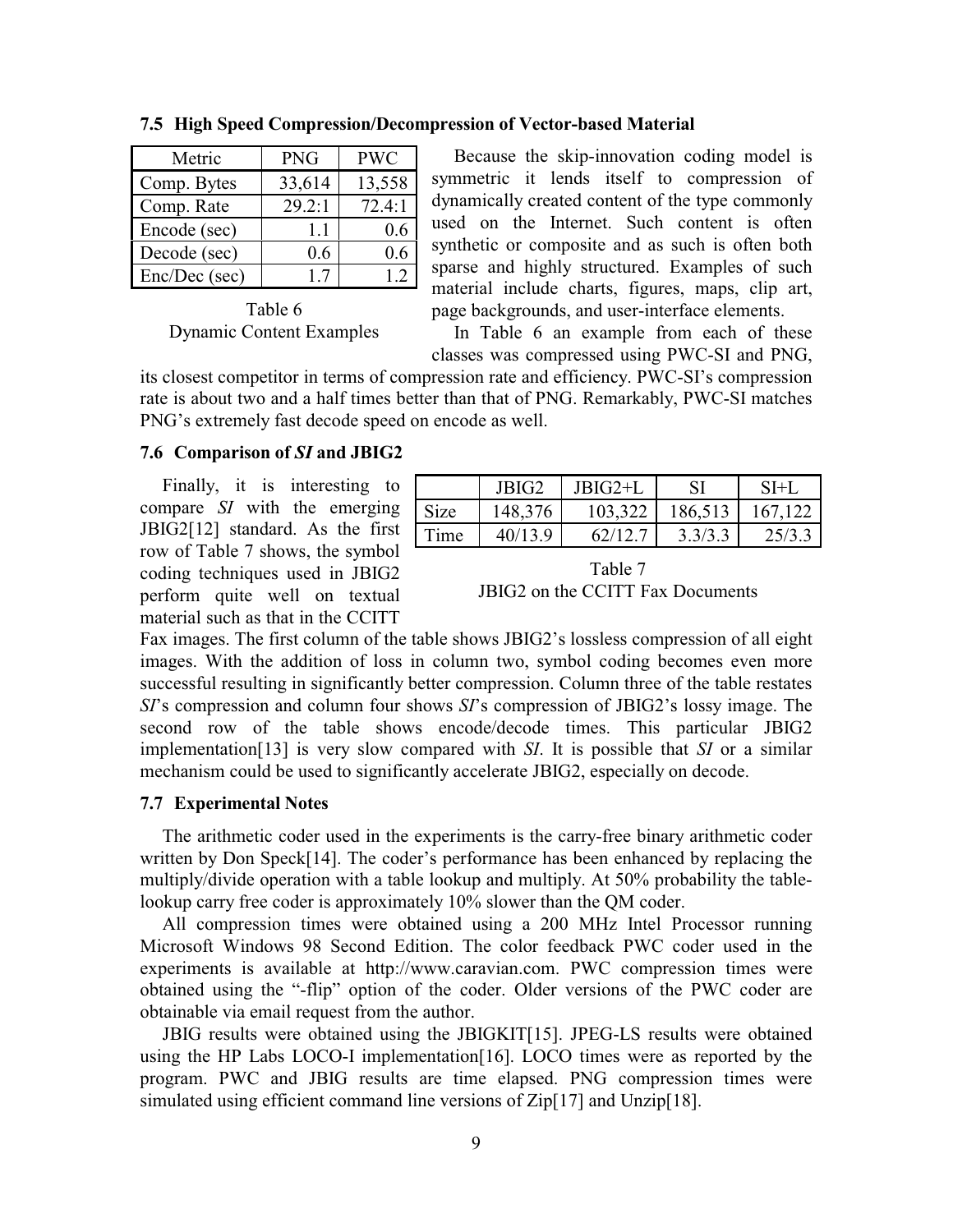#### **8. Conclusion**

The skip-innovation model has been shown to be remarkably effective for accelerating arithmetic coding of sparse images. The model is robust against adversarial images and on images exhibiting two-dimensional structure it can significantly improve compression. On the CCITT fax documents, SI provides a 2% compression improvement and 3x speedup when measured against JBIG1.

Skip-innovation codes were developed and shown to be a two dimensional variant of adaptive Golomb codes. A variable parameter, *S*, plays a similar role to the Golomb parameter *m*. In contrast to *m*, *S* is instantaneously and inherently adapted to any two dimensional structure exhibited by the source. A low complexity method of using *SI* codes to match JPEG-LS to structured material was demonstrated. While the compression performance does not rival arithmetic alternatives, the results suggest the application domain of JPEG-LS might be expanded by using *SI* as an alphabet extension mechanism.

#### **9. References**

- [1] J. Capon, "A probabilistic model for run-length coding of pictures", *IRE Transactions on Information Theory*, IT-5, pp. 157-163, December 1959.
- [2] R. Hunter and A. H. Robinson, "International Digital Facsimile Coding Standard", *Proceedings of the IEEE*, 68(7) pp. 854-867, 1980.
- [3] Glen G. Langdon, Jr. and Jorma Rissanen, "Compression of Black–White Images with Arithmetic Coding", *IEEE Transactions on Communications*, Vol. COM–29(6), pp. 858–867, (June 1981).
- [4] W. B. Pennebaker, J. L. Mitchell, G.G. Langdon, Jr., R. B. Arps, "An overview of the basic principles of the Q-Coder adaptive binary arithmetic coder", *IBM Journal of Research and Development*, Vol. 32, Number 6, pp. 717-726, November 1988.
- [5] Leon Bottou, Paul G. Howard, and Yoshua Bengio, "The Z-Coder adaptive binary coder", *Proceedings Data Compression Conference*, pp. 13-22, March 1998, IEEE Press, Los Alamitos, California.
- [6] S. W. Golomb, "Run-Length Encodings", IEEE Transactions on Information Theory, Vol. IT-12, pp. 399-401, July 1966.
- [7] Marcelo Weinberger, Gadiel Seroussi, Guillermo Sapiro, and Michael W. Marcellin, "The LOCO-I Lossless Image Compression Algorithm: Principles Standardization into JPEG-LS", Hewlett-Packard Computer Systems Laboratory, HPL-98-193, November 1998.
- [8] W. B. Pennebaker and J. L. Mitchell, JPEG Still Image Data Compression Standard, Van Nostrand Reinhold, New York, New York, 1993.
- [9] Erik Ordentlich, David Taubman, Marcelo Weinberger, and Gadiel Seroussi, "Memory Efficient Scalable Line-based Image Coding", *Proceedings Data Compression Conference*, March 1999, pp. 218-227, IEEE Press, Los Alamitos, California.
- 10 Paul J. Ausbeck Jr, "A Streaming Piecewise-Constant Model", *Proceedings Data Compression Conference*, March 1999, IEEE Press, Los Alamitos, California.
- [11] Paul J. Ausbeck Jr, "Context Models for Palette Images", *Proceedings Data Compression Conference*, March 1998, IEEE Press, Los Alamitos, California.